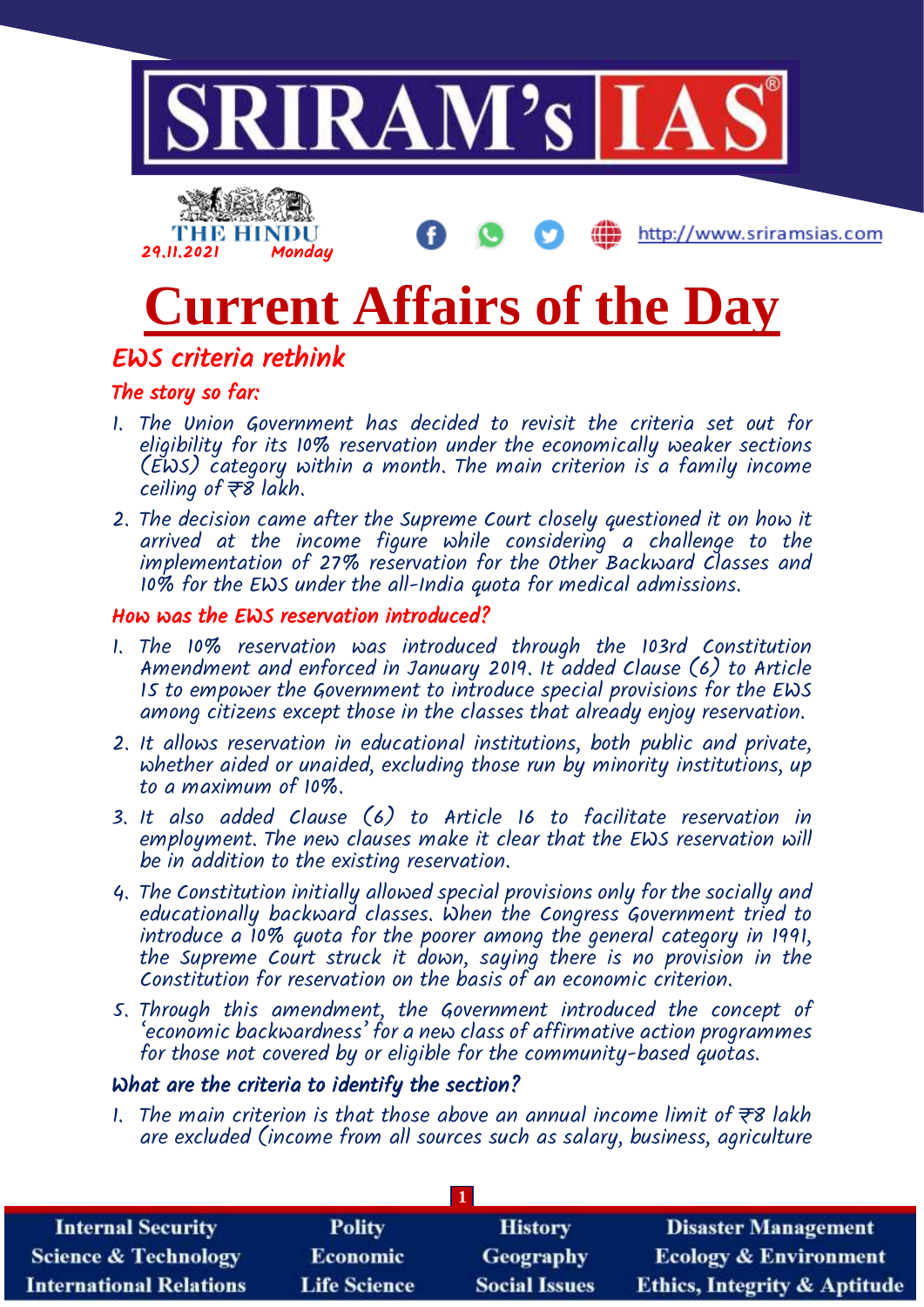



and profession for the financial year prior to the application) of the family

- (applicants, their parents, siblings and minor children). 2. Possession of any of these assets, too,
- can take a person outside the EWS pool: five or more acres of agricultural land, a residential flat of 1,000 sq.ft. and above, a residential plot of 100 square yards and above in notified municipalities, and a residential plot of 200 square yards and above in other areas.

#### What are the court's questions about the criteria?

- 1. The court has been intrigued by the income limit being fixed at  $\overline{\tau}8$  lakh per year, as it is the same figure for excluding the 'creamy layer' from OBC reservation benefits.
- 2. A crucial difference is that those in the general category, to whom the EWS quota is applicable, do not suffer or educational backwardness, unlike those classified as the OBC. Therefore, the question the court has raised is that when the<br>OBC category is socially and category is socially and<br>ionally backwards and, educationally backwards and, therefore, has additional impediments to overcome, "would it be arbitrary to provide the same income limit both for the OBC and EWS categories.
- 3. In line with the Supreme Court's known position that any reservation or norms for exclusion should be based on relevant data, the Bench wants to know whether the criteria for the EWS were arrived at based on any study.



http://www.sriramsias.com

**2 Polity Internal Security Disaster Management** History **Science & Technology** Economic Geography **Ecology & Environment Life Science International Relations Social Issues Ethics, Integrity & Aptitude**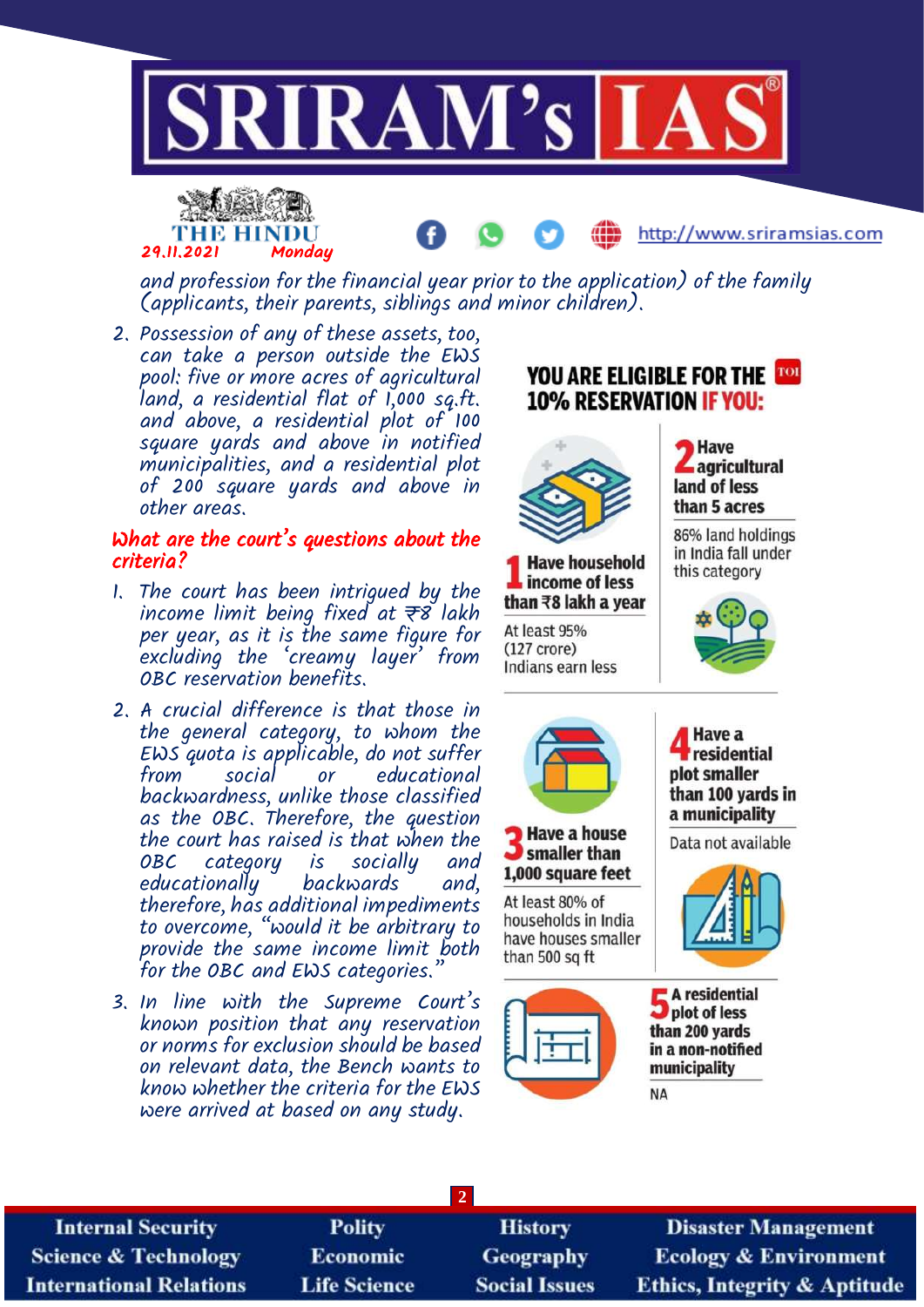



4. It is now a settled principle that quantifiable data or proof of a detailed study are required to justify any category of reservation, as well as the norms that determine which section gets it and which does not.

5. The larger issue that remains is whether reservation can be treated as a poverty alleviation measure and those not well-off but belonging to socially advanced communities can be given a share of the reservation pie. The Constitution Bench should resolve this question early.

#### What is the current status of the EWS quota?

- 1. The reservation for the EWS is being implemented by the Union Government for the second year now. Recruitment test results show that the category has a lower cut-off mark than the OBC, a point that has upset the traditional beneficiaries of reservation based on caste.
- 2. The explanation is that only a small number of people are currently applying under the EWS category  $-$  one has to get an income certificate from the revenue authorities  $-\tilde{a}$  and therefore the cut-off is low. However, when the number picks up over time, the cut-off marks are expected to rise.
- 3. The EWS quota remains controversial as its critics say it reduces the size of the open category, besides breaching the 50% limit on the total reservation.

# **Under scrutiny**

The 10% economic reservation law is being challenged for its constitutional validity

• The Act (103rd Constitutional amendment) allows the States to provide 10% quota for unreserved category exclusively with reference to their economic backwardness

However, in 1992, a ninejudge Constitution Bench of the Supreme Court in the famous Indra Sawhney case had ruled that "a backward class cannot be determined only and exclusively with reference to economic criterion"

. "It may be a consideration or basis along with and in addition to social backwardness, but it can never be the sole criterion. This is the view uniformly taken by this court..." said the majority judgment authored by Justice (retired) B.P. Jeevan Reddy

> **. Further, the Indra Sawhney** judgment had declared 50% quota as the rule unless extraordinary situations "inherent in the great diversity of this country and the people" happen

> > Compiled by Krishnadas Rajagopal

**Internal Security Science & Technology International Relations** 

**Polity** Economic **Life Science** 

**History** Geography **Social Issues** 

**3**

**Disaster Management Ecology & Environment Ethics, Integrity & Aptitude** 

http://www.sriramsias.com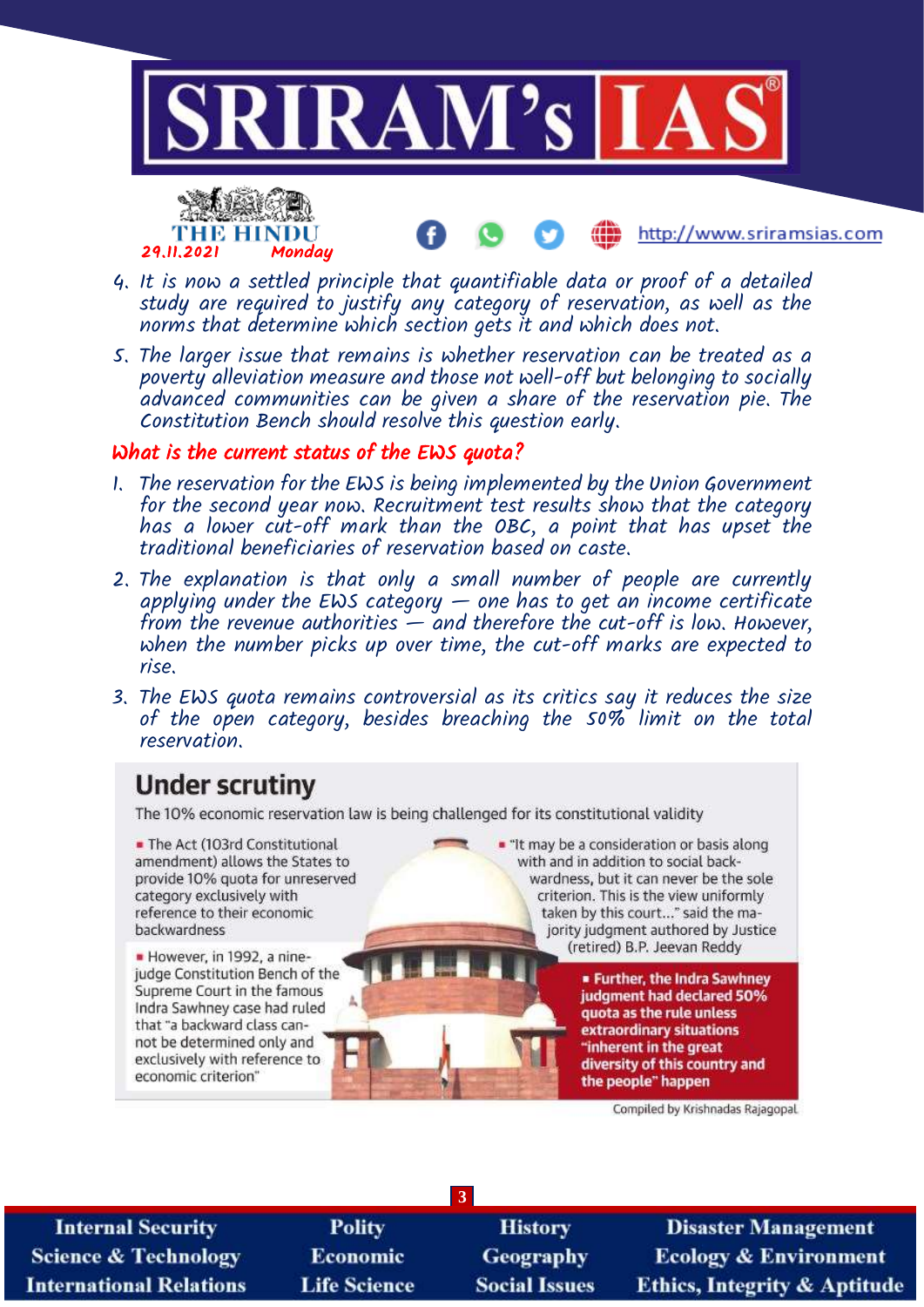

http://www.sriramsias.com

# What will a legal guarantee of MSP involve?

#### The story so far:

29.11.2021 Monday

THE HINDU

- 1. After a year-long agitation on the borders of Delhi, protesting farm unions under the banner of the Samyukt Kisan Morcha have achieved their headline demand, namely the repeal of three contentious laws seeking to reform the storage and marketing of agricultural produce.
- 2. However, farmers say this is only a half-victory and are pushing for their other major demand for providing a legal guarantee that all farmers will receive remunerative prices for all their crops.

#### How many crops does the minimum support price cover?

- 1. The Central Government sets a minimum support price (MSP) for 23 crops every year, based on a formula of one-and-a-half times production costs. This takes into account both paid-out costs (A2) such as seeds, fertilizers, pesticides, fuel, irrigation, hired workers and leased-in land, as well as the imputed value of unpaid family labour (FL).
- 2. Farm unions are demanding that a comprehensive cost calculation (C2) must also include capital assets and the rentals and interest forgone on owned land as recommended by the National Commission for Farmers.
- 3. There is currently no statutory backing for these prices, nor any law mandating their enforcement. The government only procures about a third of wheat and rice crops at MSP rates (of which half is bought in Punjab and Haryana alone), and 10%-20% of select pulses and oilseeds.
- 4. According to the Shanta Kumar Committee's 2015 report, only 6% of the farm households sell wheat and rice to the government at MSP rates. However, such procurement has been growing in the last few years, which can also help boost the floor price for private transactions.

#### What is the Government's position?

- 1. A policy paper by NITI Aayog's agricultural economist Ramesh Chand, which is often quoted by Agriculture Ministry officials, argues, "Economic theory, as well as experience, indicates that the price level that is not supported by demand and supply cannot be sustained through legal means.
- 2. It suggests that the States are free to guarantee MSP rates if they wish, but also offers two failed examples of such a policy.

| <b>Internal Security</b>        | <b>Polity</b>       | <b>History</b>       | <b>Disaster Management</b>              |  |
|---------------------------------|---------------------|----------------------|-----------------------------------------|--|
| <b>Science &amp; Technology</b> | <b>Economic</b>     | Geography            | <b>Ecology &amp; Environment</b>        |  |
| <b>International Relations</b>  | <b>Life Science</b> | <b>Social Issues</b> | <b>Ethics, Integrity &amp; Aptitude</b> |  |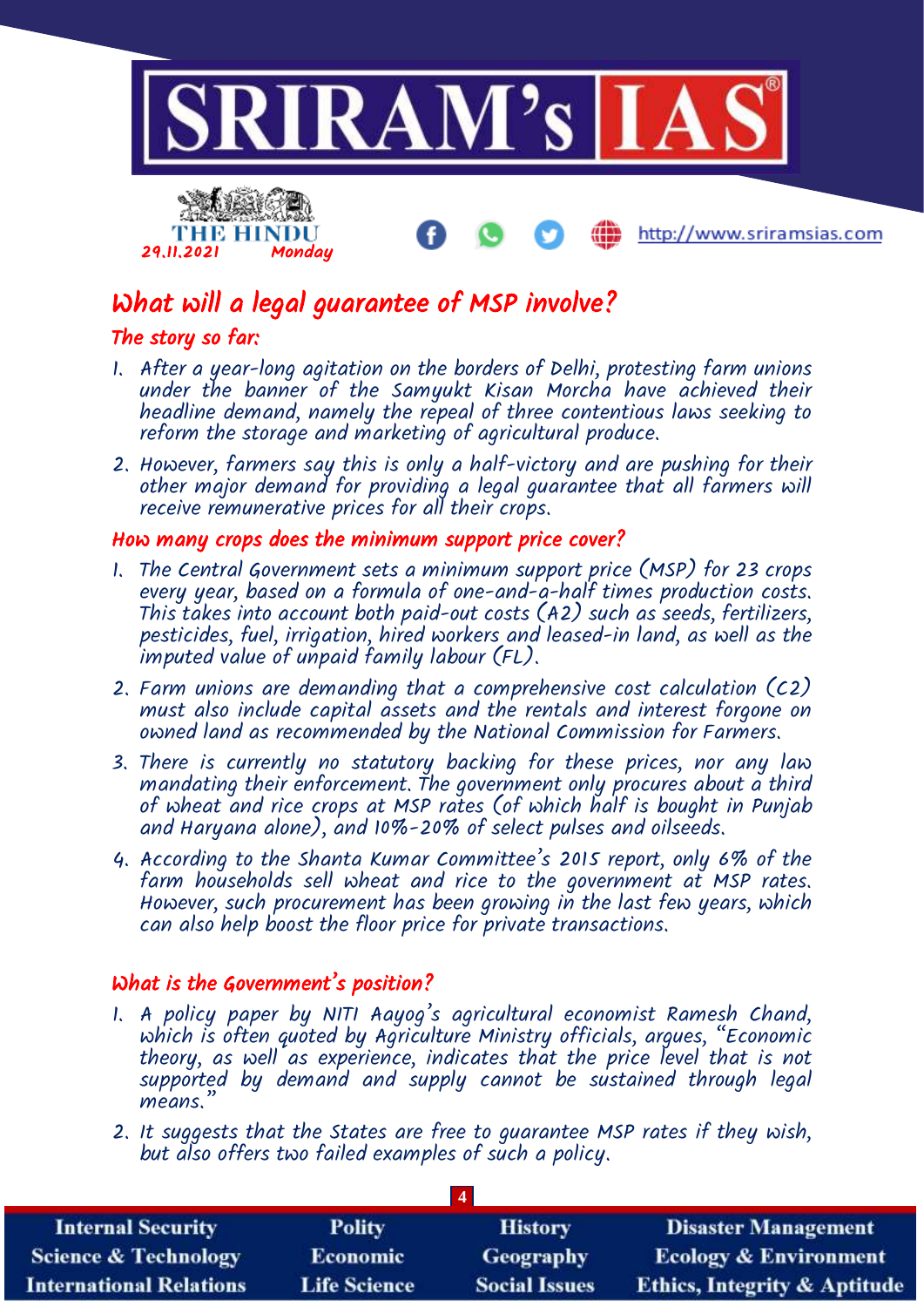





3. One is in the sugar sector, where mills are mandated to buy cane from farmers at prices set by the Government. Faced with low sugar prices, high surplus stock and low liquidity, mills failed to make full payments to farmers, resulting in an accumulation

|                            | <b>KHARIF CROPS (14)</b>                                                                               |                                               |                                 | RABI CROPS (7)                                                                                                          |                           | <b>CALENDAR YEAR</b><br><b>CROPS (4)</b>                                                                                           |
|----------------------------|--------------------------------------------------------------------------------------------------------|-----------------------------------------------|---------------------------------|-------------------------------------------------------------------------------------------------------------------------|---------------------------|------------------------------------------------------------------------------------------------------------------------------------|
|                            | Paddy.<br><b>Jawar</b><br>Baum<br>Rags<br>Maize<br>Arhar:                                              |                                               | E.<br>z<br>31<br>4.<br>3.<br>6. | Wheat<br>Barley.<br>Gram:<br><b>Masur</b><br>Rapesced& Mustard<br>Safflimour.                                           | 1.<br>$\frac{2}{3}$<br>4. | Coppa<br>De-hunked Coconut<br>Jute<br>Sugar Canc (FRP)                                                                             |
| ò.<br>L.<br>z,<br>ÿ,<br>ă. | Moone<br>Unad.<br>Cotton<br>Ground Note<br><b>Sunflower</b><br>Savabean<br><b>Sesamum</b><br>Nuterseed | ٠<br><b>Vear</b><br>$\ddot{\phantom{1}}$<br>٠ | 7.3                             | Torat<br>for De-busked Coconut on the Basis of MSP of Copra.<br>Fair and Remunerative prices for Sugar is also declared |                           | CACP recommends MSP for 22 crops before the sowing period each<br>MSP derived for Toria based on MSP for Rapeseeds and Mustard and |

**CROPS COVERED UNDER MSP** 

thousands of crores worth of dues pending for years.

4. The other example is a 2018 amendment to the Maharashtra law penalising traders with hefty fines and jail terms if they bought crops at rates lower than MSP. "As open market prices were lower than the (legalised) MSP levels declared by the State, the buyers withdrew from the market and farmers had to suffer," says the paper, noting that the move was soon abandoned.



**Internal Security Science & Technology International Relations** 

**Polity** Economic **Life Science** 

**History** Geography **Social Issues** 

**5**

**Disaster Management Ecology & Environment Ethics, Integrity & Aptitude**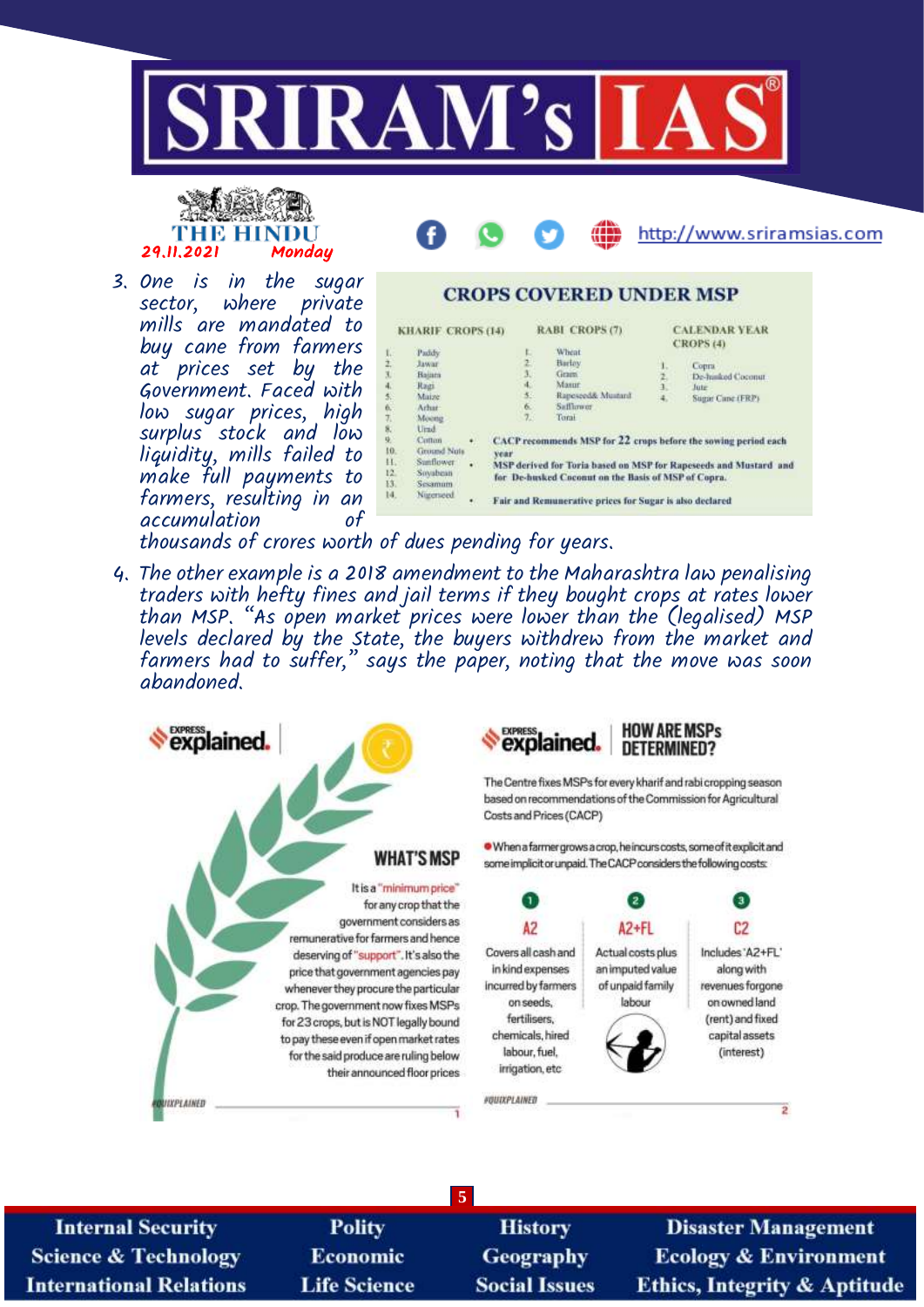

explained

# **MSPNOW?**

MSP is only as good as its implementation, especially with India turning food-surplus and crop prices tending to fall more than rise. Though government announces MSP for 23 crops, it effectively procures only a third of these

#### GOVERNMENT PROCUREMENT VS. PRODUCTION (MILLION TONNES)\*

| <b>PROCUREMENT</b> | <b>PRODUCTION</b> | % PROCURED                                   |
|--------------------|-------------------|----------------------------------------------|
| 51.23              | 118.43            | 43.25                                        |
| 38.99              | 107.59            | 36.24                                        |
| 104.62*            | 354.50*           | 29.51                                        |
| 2.1                | 11.35             | 18.47                                        |
| 0.72               | 3.83              | 18.8                                         |
| 0.14               | 2.46              | 5.69                                         |
| 0.8                | 9.12              | 8.78                                         |
| 0.71               | 10.1              | 7.03                                         |
|                    |                   |                                              |
|                    |                   | *Lakh bales of 170 kg each; Data for 2019-20 |

TEXT: HARISH DAMODARAN, GRAPHIC: MITHUN CHAKRABORTY FOURPLAINED  $\overline{\mathbf{5}}$ 

**History** 

**6**

**Geography Social Issues** 

**Disaster Management Ecology & Environment** Ethics, Integrity & Aptitude

## **Internal Security Science & Technology International Relations**

**Polity Economic Life Science**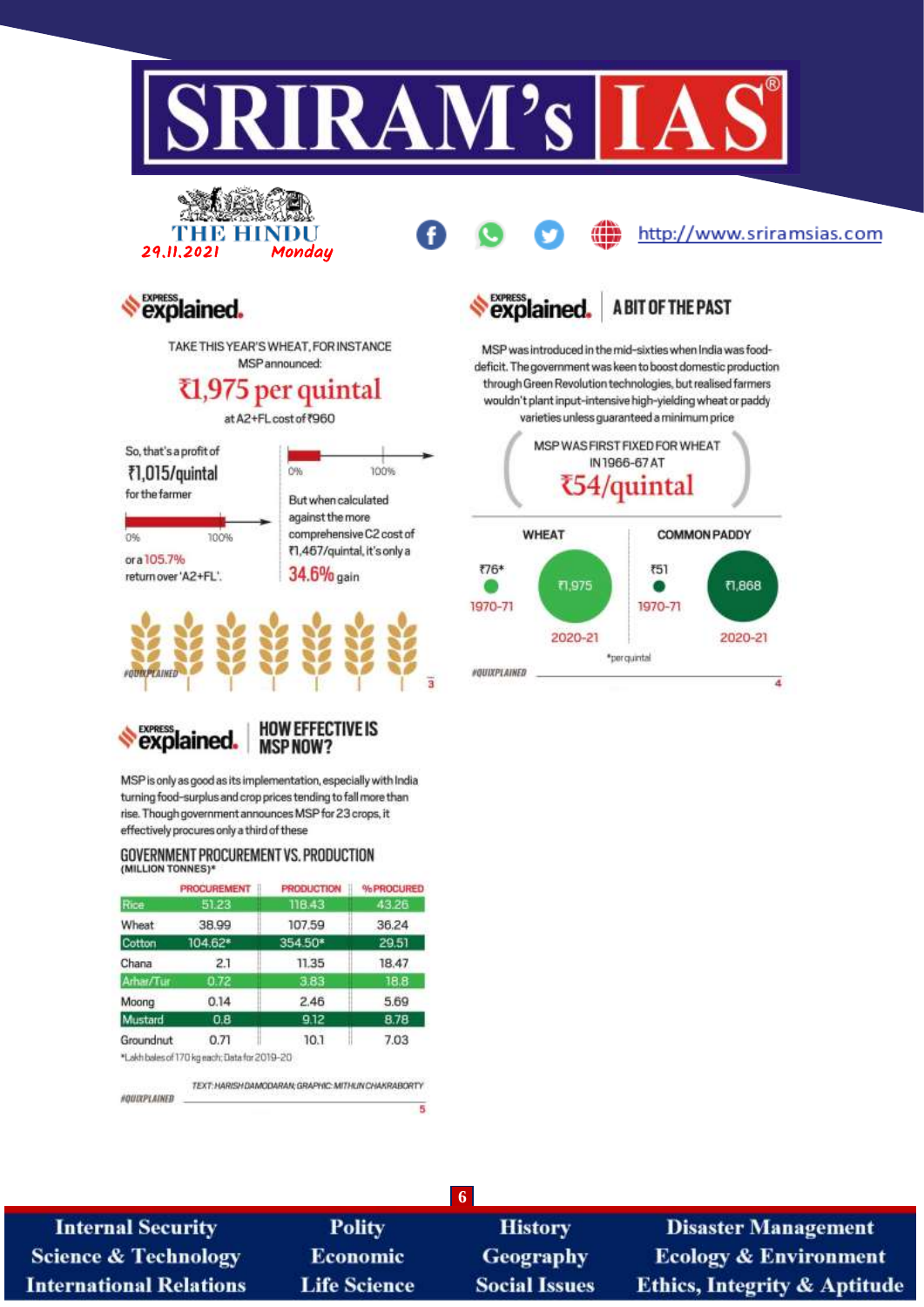



http://www.sriramsias.com

# Does the data protection Bill have safeguards on privacy?

## The story so far:

- 1. The Joint Parliamentary Committee on the Personal Data Protection Bill submitted its report. The Personal Data Protection Bill, 2019, stems from the 2017 judgment of the Supreme Court in the Puttaswamy vs.Union of India case that recognised privacy as a fundamental right protected by the Constitution.
- 2. The committee, which had been deliberating on the Bill since it was introduced in Parliament in 2019, has made several recommendations for modifying the draft.
- 3. However, it steered clear of the main sticky points such as government access to private data, leading to dissent notes from panel members from the Opposition.

## What has the JPC left untouched?

1. The committee has retained Section 35 of the Bill. It gives the Government the right to authorise any of its agencies to circumvent the provisions of the law if it finds it necessary to do so under "public order", "sovereignty", "friendly relations with foreign states" and "security of the state".



- 3. The critics of this provision, particularly the dissenting JPC members, are seeking judicial oversight and a more detailed prescription for the agencies that can access the data and the conditions under which they can do so. The final JPC report does not favour any change in this provision.
- 4. The JPC also leaves untouched the state's ability to process personal data without consent, as allowed under Section 12.

| <b>Internal Security</b>        | <b>Polity</b>       | <b>History</b>       | <b>Disaster Management</b>              |  |
|---------------------------------|---------------------|----------------------|-----------------------------------------|--|
| <b>Science &amp; Technology</b> | <b>Economic</b>     | <b>Geography</b>     | <b>Ecology &amp; Environment</b>        |  |
| <b>International Relations</b>  | <b>Life Science</b> | <b>Social Issues</b> | <b>Ethics, Integrity &amp; Aptitude</b> |  |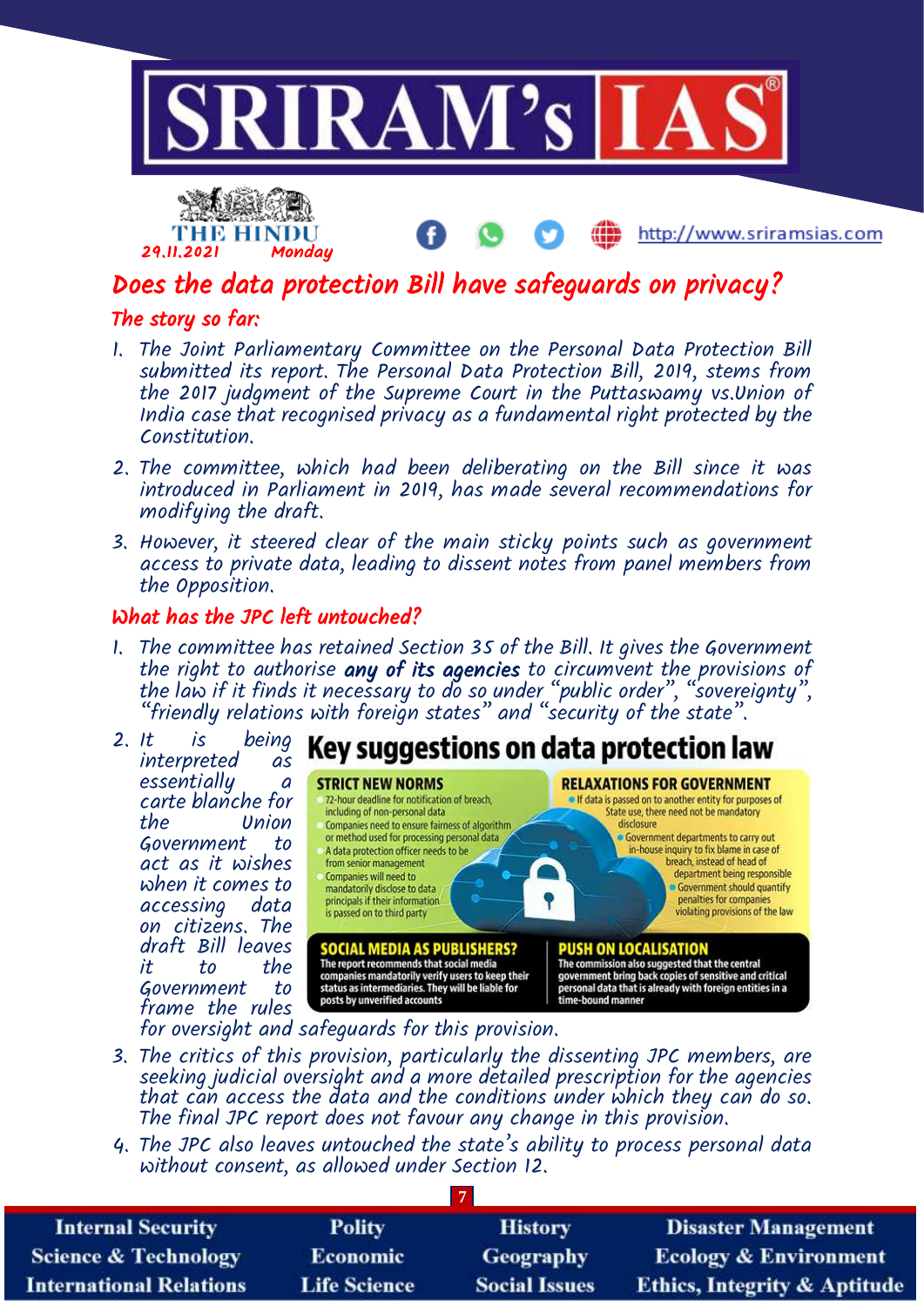



- http://www.sriramsias.com
- 5. The JPC has also left mostly untouched the draft Bill's provisions for data localisation. The Bill requires a copy of any user data generated in India to be kept in the country, which critics say is unnecessary and may facilitate surveillance.

### What does it say on social media?

- 1. The JPC has suggested that any social media that is not an intermediary be treated as a publisher. Under India's Information Technology Act, an intermediary is a website or service that only receives, stores, and transmits information online, without any sort of selection or curation of the content.
- 2. Such intermediaries enjoy "safe harbour" protection from being held liable for the content that they are hosting or transmitting. A publisher, however, is legally liable for the content that it is hosting.
- 3. In its report, the JPC says it is of the "strong view that these designated intermediaries may be working as publishers of the content in many situations", making choices on what content is being shown to whom.
- 4. The JPC has also suggested a regulatory body for social media on the lines of the Press Council of India. This will have major implications for companies like Facebook. What it will mean for freedom of speech online also remains to be seen.
- 5. The draft Bill already places social media in a separate class of intermediaries when it comes to data protection, adding provisions for voluntary verification of accounts.
- 6. The modes for verification of accounts are to be prescribed by the Government, which leads to the question of who will be excluded and who will be allowed to be verified, and about the repercussions of not being verified.
- 7. Critics of this provision also see it as being misplaced in data protection legislation. They say that social media is best handled within the ambit of the Information Technology Act itself.

#### Has the ambit of the Bill been changed?

- 1. According to the JPC recommendation, the Bill should cover both personal and non-personal data. Non-personal data would include the traffic information that Google Maps collects and other such information.
- 2. The JPC has even recommended changing the name of the Bill as the Data Protection Bill, 2021, dropping the word 'personal'. This takes the Bill beyond its original ambitions, as laid down by the B.N. Srikrishna Commission worked on drafting it in the wake of the Puttaswamy verdict.

| $\overline{\mathbf{8}}$         |                     |                      |                                         |  |
|---------------------------------|---------------------|----------------------|-----------------------------------------|--|
| <b>Internal Security</b>        | <b>Polity</b>       | <b>History</b>       | <b>Disaster Management</b>              |  |
| <b>Science &amp; Technology</b> | <b>Economic</b>     | Geography            | <b>Ecology &amp; Environment</b>        |  |
| <b>International Relations</b>  | <b>Life Science</b> | <b>Social Issues</b> | <b>Ethics, Integrity &amp; Aptitude</b> |  |